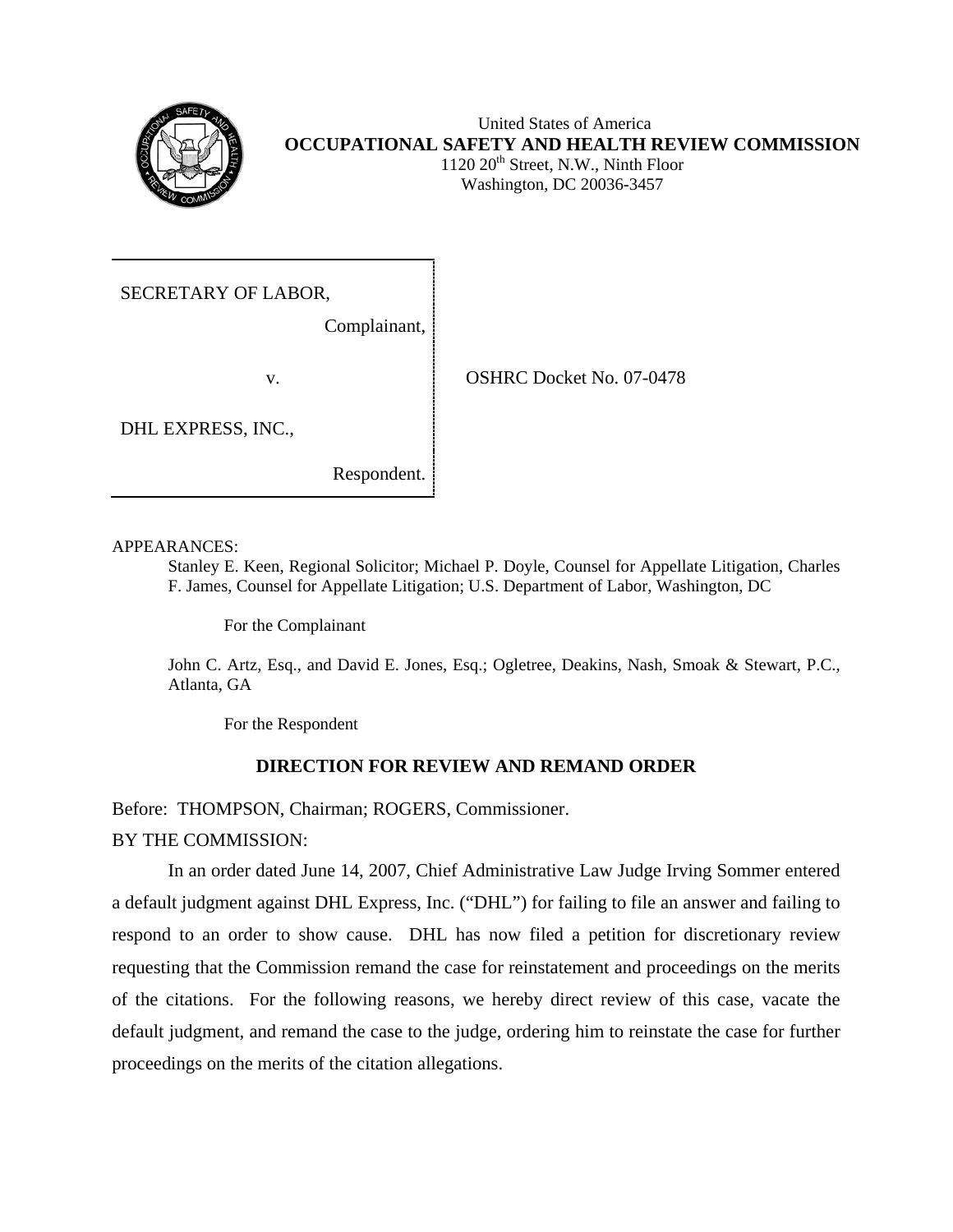## *Procedural Background*

The Occupational Safety and Health Administration issued DHL a thirteen-item serious citation and a one-item other-than-serious citation, alleging violations of the safety standards in 29 C.F.R. Part 1910, following a January 17, 2007 inspection of DHL's Miami Gateway facility. The Secretary proposed a total penalty of \$25,500 for the serious citation and no penalty for the other-than-serious citation.

On February 27, 2007, after settlement negotiations failed, DHL's non-attorney site manager filed a timely notice of contest. On April 2, the judge issued an order granting the Secretary's Motion for Leave to File Complaint Instanter, and directing DHL to file an answer within twenty days of the date of the order. DHL did not file an answer, and on May 18 the judge issued an order requiring DHL to show cause why its notice of contest should not be dismissed. DHL again filed no response and on June 14, the judge issued an order affirming the Secretary's citations and proposed penalties.

In its petition for discretionary review, DHL claims that the company's failure to respond to the judge's orders was a result of an internal miscommunication. The site manager, after filing the notice of contest, contacted the company's legal department for assistance and forwarded both the complaint and the judge's order to show cause to the legal department, believing the company's attorney would respond to the judge. According to DHL, the attorney was unaware he was expected to address the forwarded documents and, therefore, the company filed no response.

## *Discussion*

Commission precedent follows the policy in law that favors deciding cases on their merits. *See Duquesne Light Co.*, 8 BNA OSHC 1218, 1222, 1980 CCH OSHD ¶ 24,384, p. 29,719 (No. 78-5112, 1980). Accordingly, the Commission has held that a default judgment is "too harsh a sanction for failure to comply with certain prehearing orders unless the record shows contumacious conduct by the noncomplying party or prejudice to the opposing party," or "where a party displays a 'pattern of disregard' for Commission proceedings." *Architectural Glass & Metal Co.*, 19 BNA OSHC 1546, 1547, 2001 CCH OSHD ¶ 32,424, p. 49,975 (No. 00 0389, 2001) (citations omitted). Sanctions will be set aside where the sanctioned party missed pre-hearing conferences or filings as a result of "excusable neglect," that is, where the party's noncompliance was due to negligence, inadvertence, mistake, or carelessness. *See Amsco, Inc.*,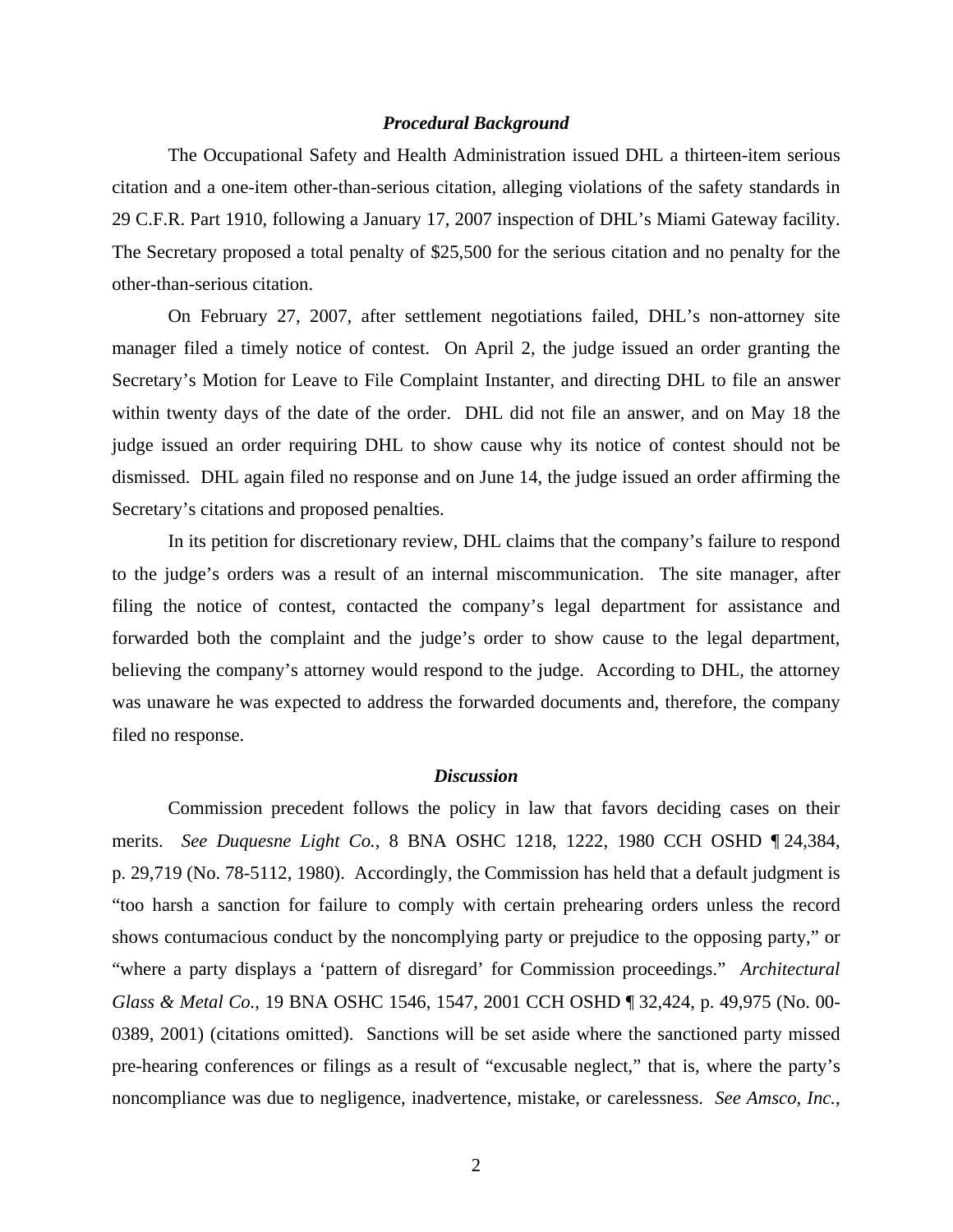19 BNA OSHC 2189, 2191 (No. 02-0220, 2003) (setting aside dismissal sanction and remanding case where attorney was unavailable for pre-hearing teleconference and did not respond to phone message; these actions "[t]hough troubling . . . without more, fall[] short of contumacious conduct warranting a default sanction"). Sanctions, however, are an appropriate tool to ensure compliance where the sanctioned party has engaged in a pattern of disregard for Commission rules, or where the party's conduct was contumacious. *See, e.g.*, *Phila. Constr. Equip. Inc.*, 16 BNA OSHC 1128, 1130-31, 1993-95 CCH OSHD ¶ 39,051, p. 41,295 (No. 92-899, 1993) (pattern of disregard for Commission proceedings found where respondent was late for hearings twice, failed to certify posting of the citation and failed to file an answer until threatened with dismissal, failed to respond to a discovery request, and failed to respond to a pre-hearing order); *Sealtite Corp.*, 15 BNA OSHC 1130, 1134, 1991-93 CCH OSHD ¶ 29,398, p. 39,582 (No. 88 1431, 1991) (judge correctly found respondent's behavior "contumacious" where respondent failed to make a timely response to the judge's order and continued to raise irrelevant issues even after the judge's warnings).

Here, we find that DHL's failure to respond to the judge's orders, while clearly problematic, was the result of "excusable neglect" and not "contumacious conduct." At the start of the case, DHL's non-attorney site manager diligently pursued the matter by engaging in settlement negotiations with the Secretary and filing a timely notice of contest. DHL's noncompliance began only as a result of the miscommunication between the site manager and the legal department. This miscommunication was not the result of conscious disregard of Commission rules, but was the type of negligence, inadvertence, mistake, or carelessness for which the Commission has vacated sanctions in the past. *See Amsco, Inc.*, 19 BNA OSHC at 2191 (describing "excusable neglect"). Finally, there is nothing to suggest that DHL's failure to comply prejudiced the Secretary, nor is there information in the record to support a prejudice claim.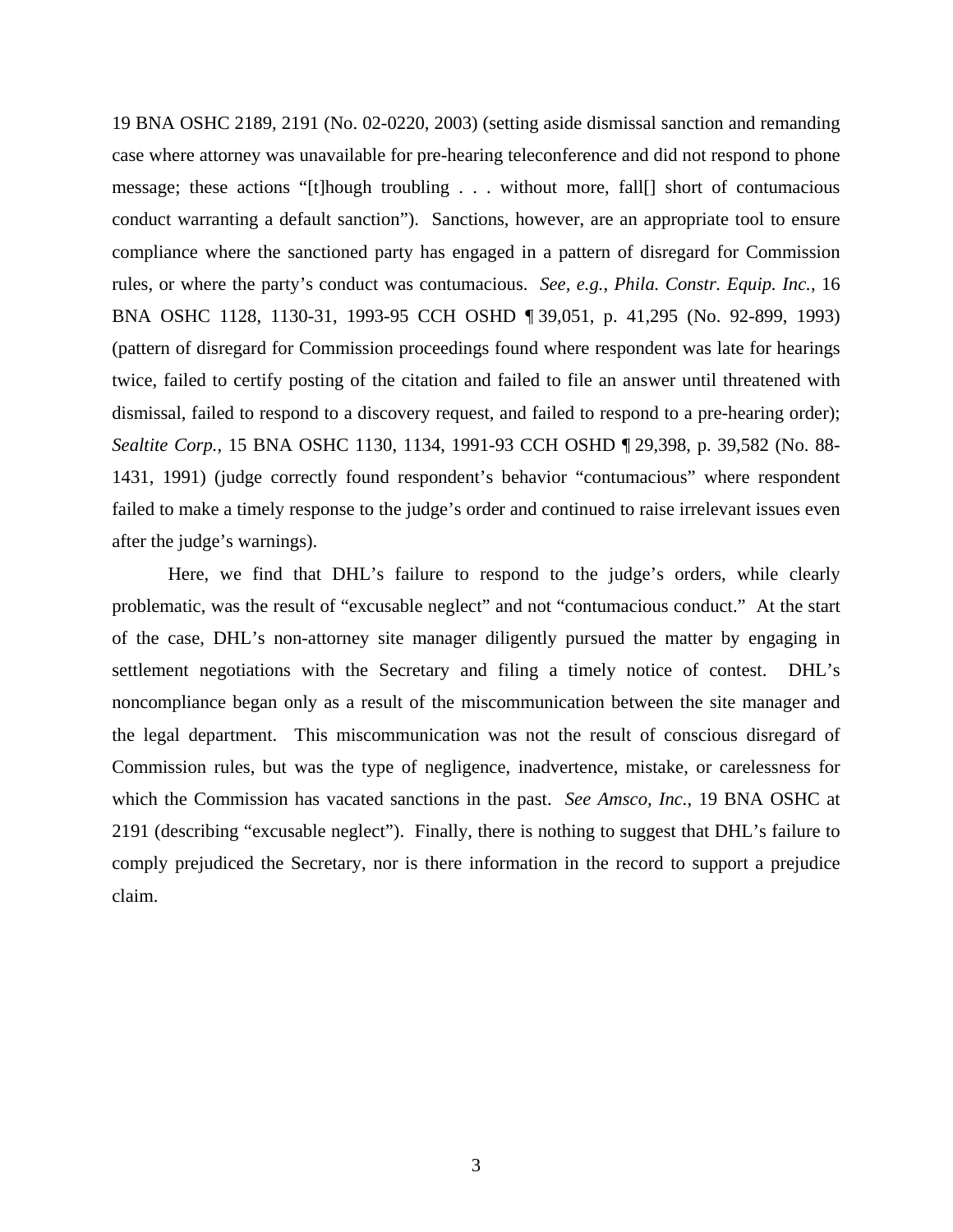Accordingly, we direct this case for review, set aside the judge's order, and remand the matter to the judge for further proceedings on the merits of the citations. *See* Commission Rule 101(b), 29 C.F.R. § 2200.101(b). SO ORDERED.

> $\sqrt{s/}$ Horace A. Thompson III Chairman

/s/ Thomasina V. Rogers

Dated: July 16, 2007 Commissioner